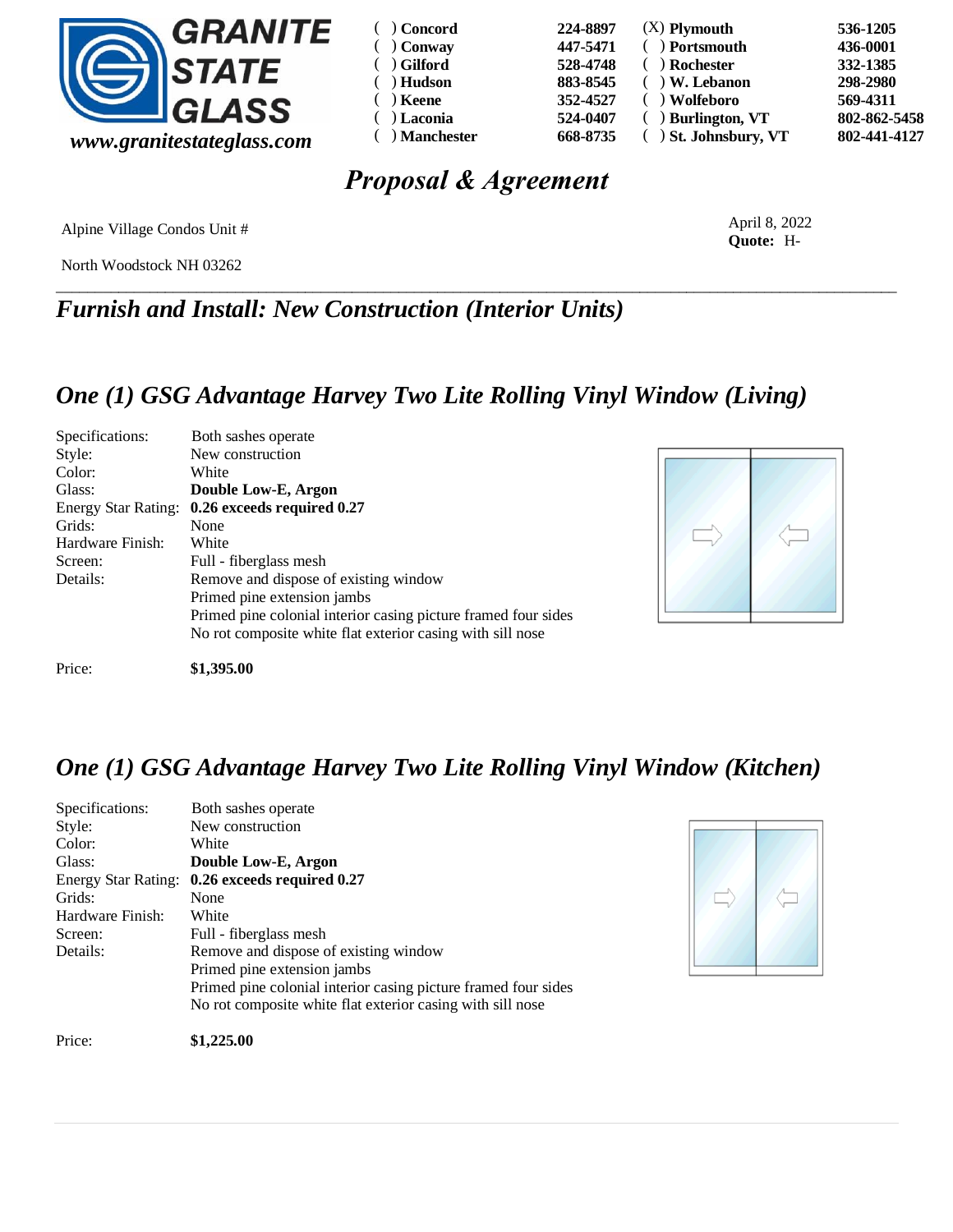

## *Two (2) GSG Advantage Harvey Two Lite Rolling Vinyl Window (Bedrooms)*

| Specifications:            | Both sashes operate                                            |
|----------------------------|----------------------------------------------------------------|
| Style:                     | New construction                                               |
| Color:                     | White                                                          |
| Glass:                     | Double Low-E, Argon                                            |
| <b>Energy Star Rating:</b> | 0.26 exceeds required 0.27                                     |
| Grids:                     | None                                                           |
| Hardware Finish:           | White                                                          |
| Screen:                    | Full - fiberglass mesh                                         |
| Details:                   | Remove and dispose of existing window                          |
|                            | Primed pine extension jambs                                    |
|                            | Primed pine colonial interior casing picture framed four sides |
|                            | No rot composite white flat exterior casing with sill nose     |



Price: **\$1,325.00** 

**Warranties** Granite State Glass - **10 year Service and Workmanship Harvey - Limited Lifetime Transferable on parts, mechanisms and glass (including glass breakage)**

**GSG Advantages Serving the Northern New England Market since 1984 Installation performed by Granite State Glass employees Over 100,000 windows and doors installed Our employees are fully covered by Worker's Compensation Insurance Price match guarantee**

**Includes** Insulation and caulking Removal of all debris and complete cleanup of work area Washing of new windows

**Excludes** Wood rot replacement not specifically listed above Painting or staining

**Payment: 50% deposit to order by cash, check, Visa, MasterCard or Discover with balance due the day of completion.**